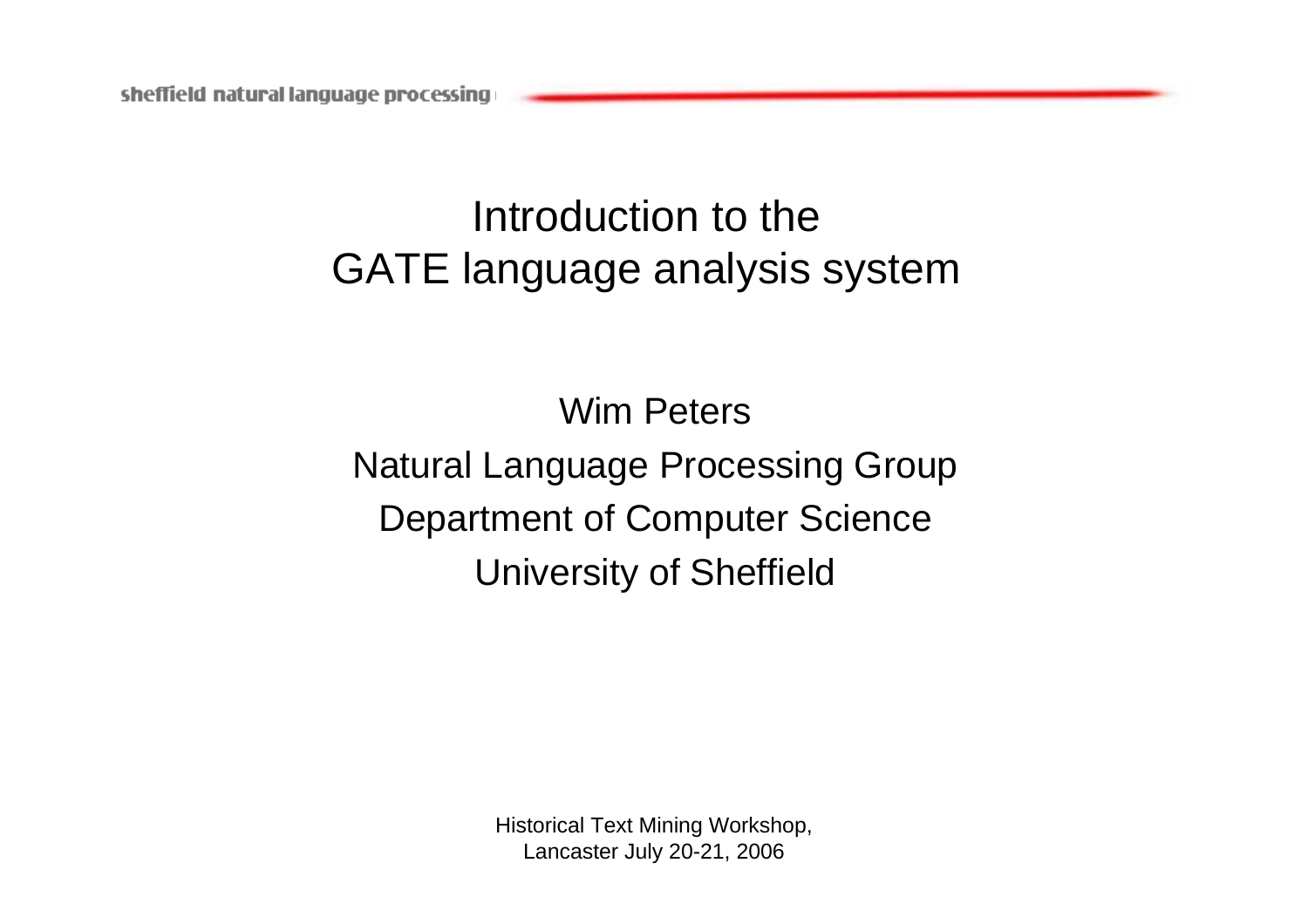**Some scholarly requirements for computational historical linguistics**

- Annotation of textsmanual/automatic ; stand alone/collaborative
- Analysis types include:
	- Tokenization
	- –Part of speech tagging
	- and the state of the Parsing
	- –Morphological analysis
	- **Links of the Common** Ngram extraction/comparison
	- and the state of the Identification of cognates between languages
	- –Semantic comparison of cognates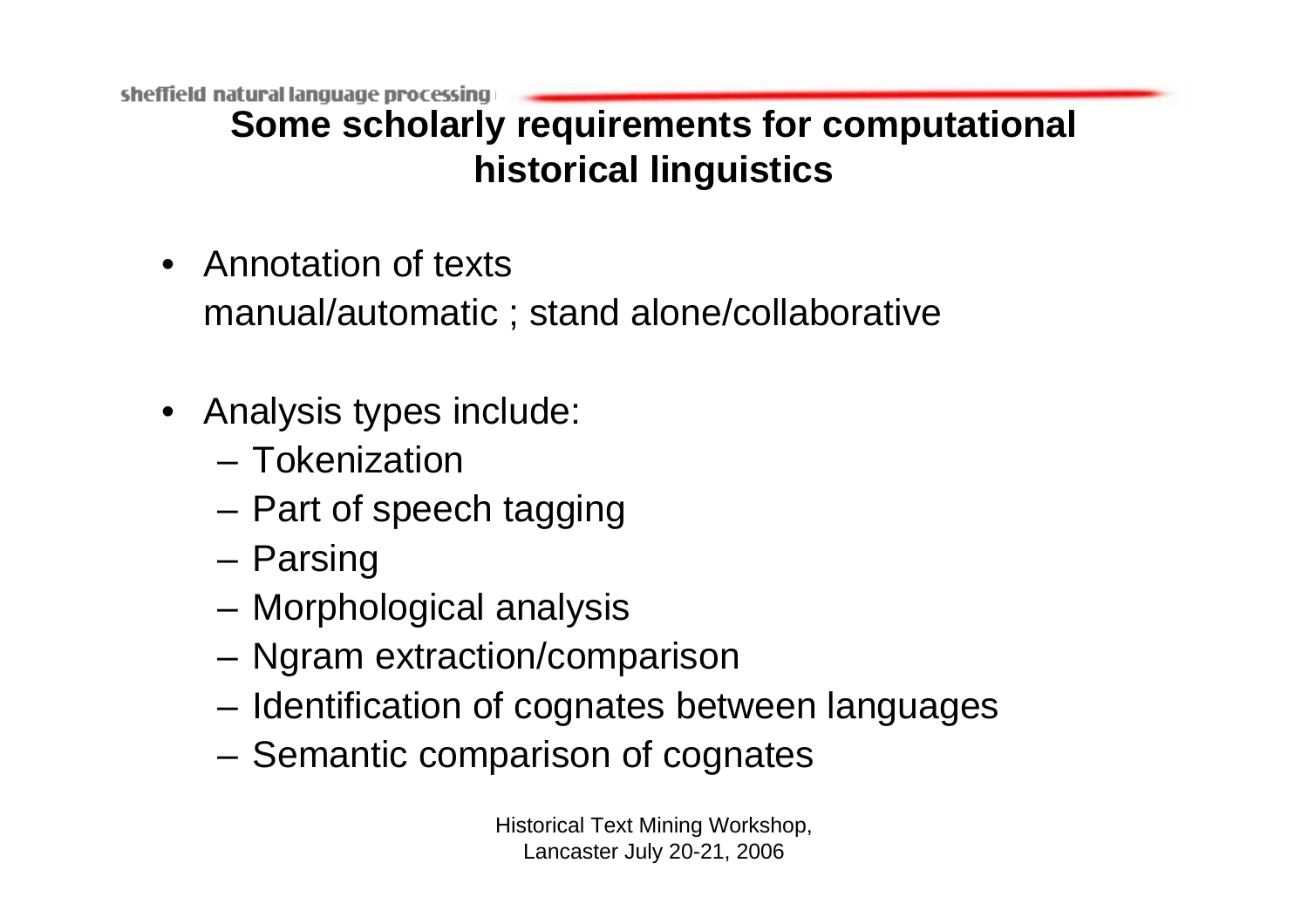# **Requirements continued**

- • Visualisation: view textual resources and results of annotation processes
	- Lemma/wordform list; frequency counts
	- Bigrams/trigrams etc.
	- Concordancing
	- Evaluation of results
	- Export results in XML
	- Search text and annotations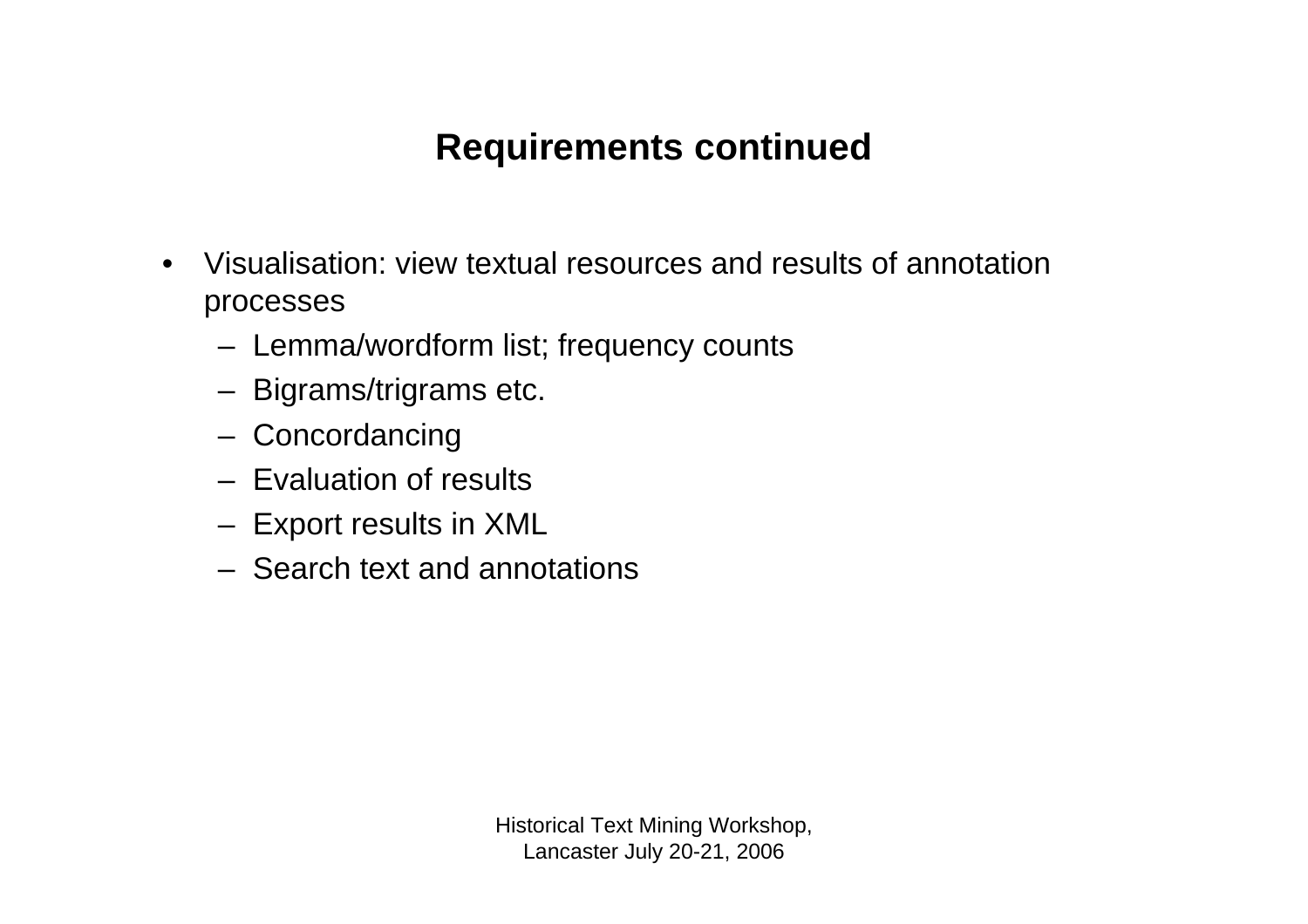# **GATE**

- •GATE (Generalised Architecture for Text Engineering)
- •is a framework for language processing
- •under constant development on the basis of EU and national funding
- • includes language processing tools, e.g. pos taggers, parsers for various languages
- •tools for visualising and manipulating ontologies
- •ontology-based information extraction tools
- •evaluation tools
- $\bullet$ is freely available (www.gate.ac.uk)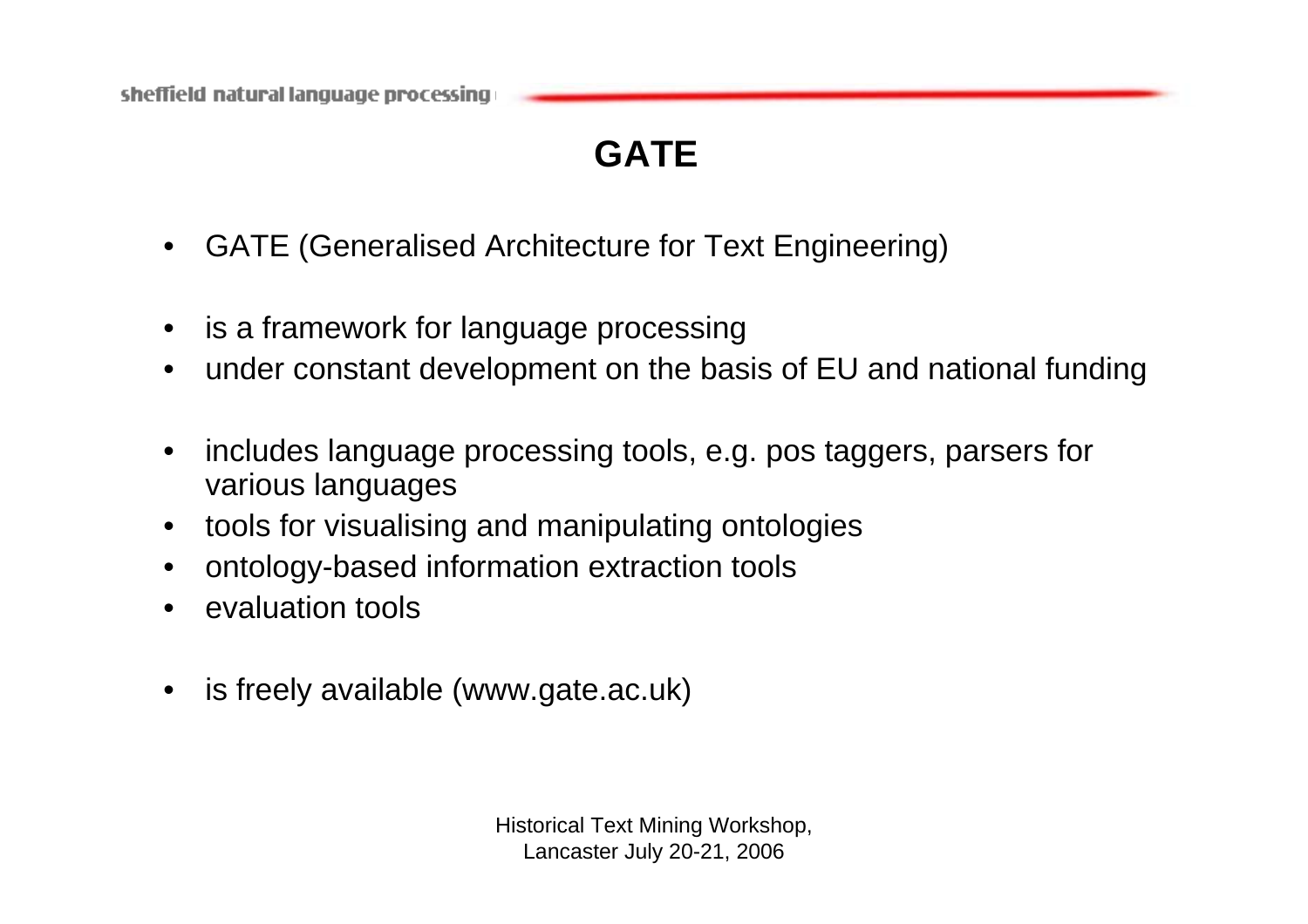# **GATE Users**

- **American National Corpus** project
- **Perseus Digital Library** project, Tufts University, US
- **Longman Pearson** publishing, UK
- **Merck KgAa**, Germany
- **Canon Europe**, UK
- **a large number of UK, US and EU Universities**
- **UK and EU projects** include
	- **EMILLE**: S. Asian languages corpus
	- **ETCSL** ancient Sumerian corpus
	- **Old Bailey**: 17th century court reports
	- **ACE / TIDES**: semantic annotation for Arabic and Chinese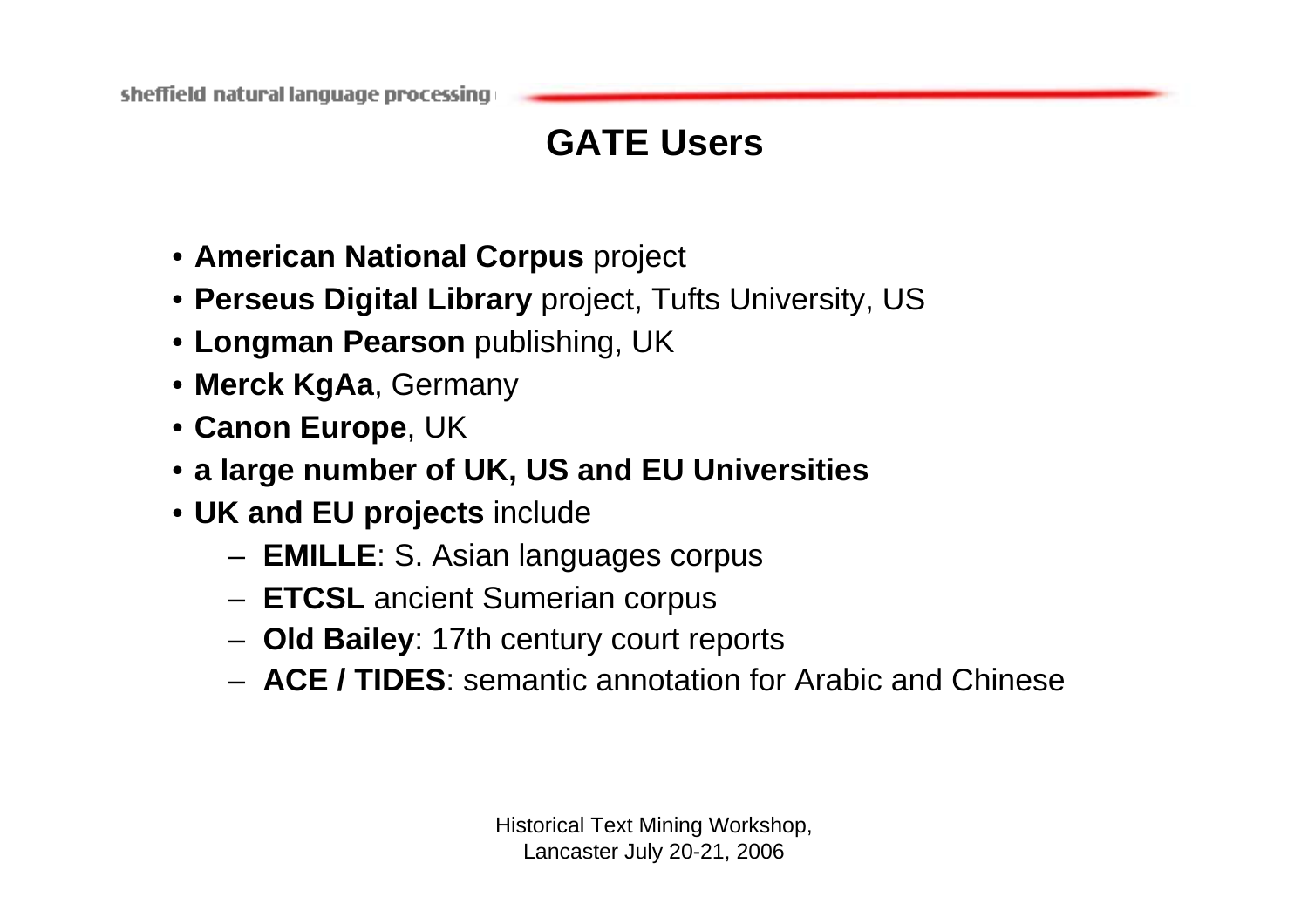#### **GATE modules I: Language Resources**

GATE LRs are documents, ontologies, corpora, lexicons.

Documents / corpora:

- GATE documents loaded from local files or the web;
- Diverse document formats: text, html, XML, email, RTF, SGML.

Multilinguality:

- •Unicode compliant
- virtual keyboards for language input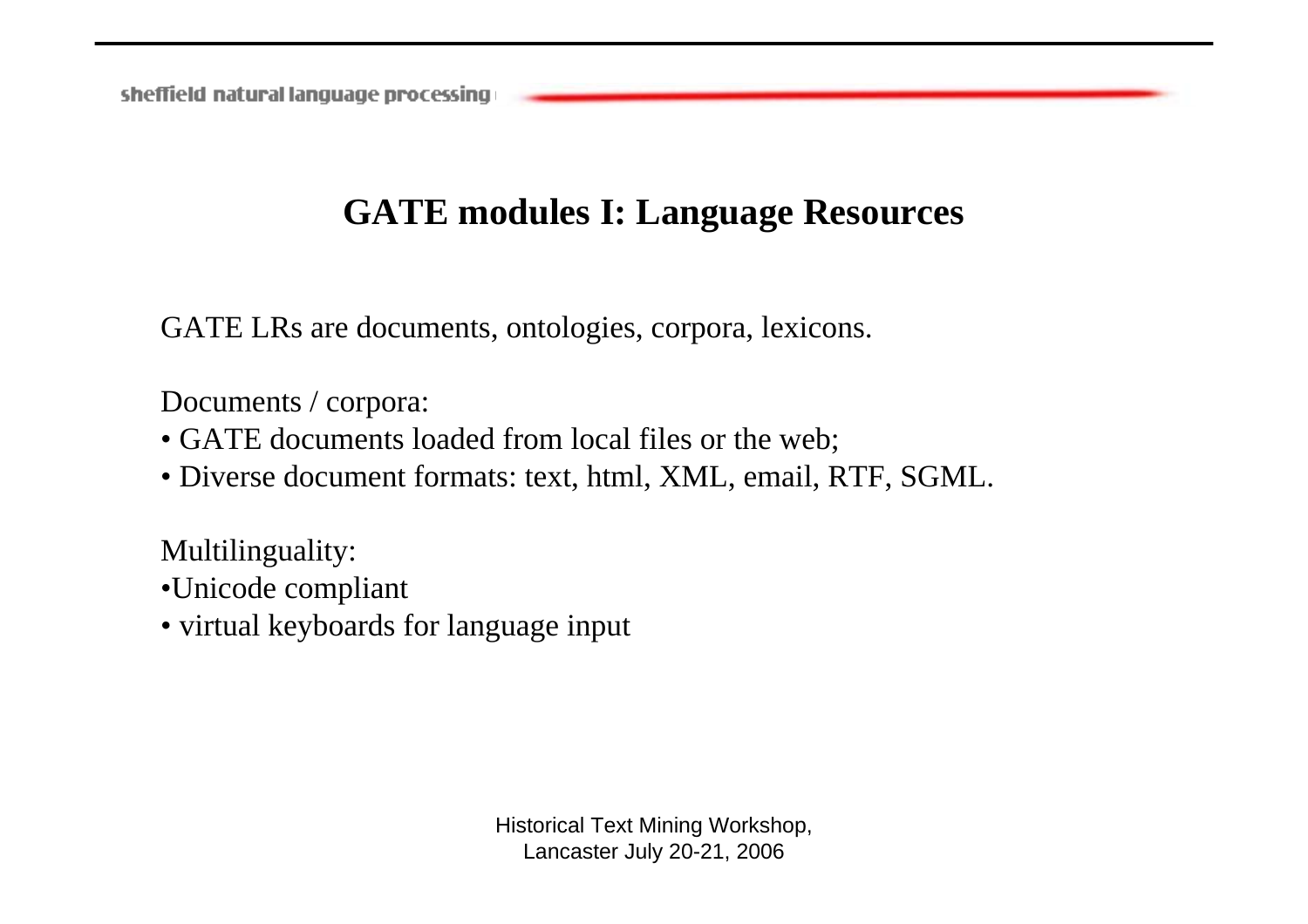### **Editing Multilingual Data**

| <sup>6</sup> Gate Unicode Editor - Untitled*                                                                                                                                                                     |                     |
|------------------------------------------------------------------------------------------------------------------------------------------------------------------------------------------------------------------|---------------------|
| File<br>Options<br>Edit<br>Help                                                                                                                                                                                  |                     |
| y,<br>團<br>雷<br>昀<br>q<br>Arial Unicode MS<br>É<br>KQ.<br>Œ                                                                                                                                                      | 14                  |
| 내                                                                                                                                                                                                                |                     |
| Korean (Standard Hangul) keyboard map                                                                                                                                                                            |                     |
| %<br>$rac{2}{3}$<br>\$<br>ø,<br>।<br>९<br>ó<br>5<br>3<br>6<br>$\overline{8}$<br>8<br> 2 <br> 9 <br>4 <sup>1</sup><br>0<br>$\overline{7}$<br>$\overline{z}$<br>$\overline{5}$<br>$\overline{6}$<br>$\overline{2}$ | BackSpace           |
| W<br>$E_{\bigoplus}$<br>U<br>o<br>P<br>Q<br>H<br>Tab<br>卝<br>$\,$ $\,$ $\,$<br>ᄎ<br>$\overline{a}$<br>$\blacksquare$<br>ᅭ<br>p.<br>$\circ$<br>q<br>w<br>$\mathbf{u}$<br>ν                                        |                     |
| s<br>D<br>$G_{\frac{1}{\sigma}}$<br>H<br>К<br>A<br>Caps Lock<br>$\mathsf{F}$<br>$\Box$<br>$\equiv$<br>$\mathsf{I}$<br>o<br>$\mathbf k$<br>d<br>h<br>la<br>q                                                      | ◎<br>Enter          |
| B<br>M<br>$\mathbb{V}_{\frac{\overline{M}}{2}}$<br>k<br>$\mathbf{N}$<br>?<br>/<br>z<br>Х<br>с<br>×<br>。<br>未<br>Shift<br>$\mathsf{E}% _{T}$<br>$\Rightarrow$<br>ţ<br>$\pi$<br>٠<br>ь<br>$\times$<br>z<br>m<br>n  | Shift<br>$($ # $^#$ |
| Alt<br>Ctrl                                                                                                                                                                                                      | Alt<br>Ctrl         |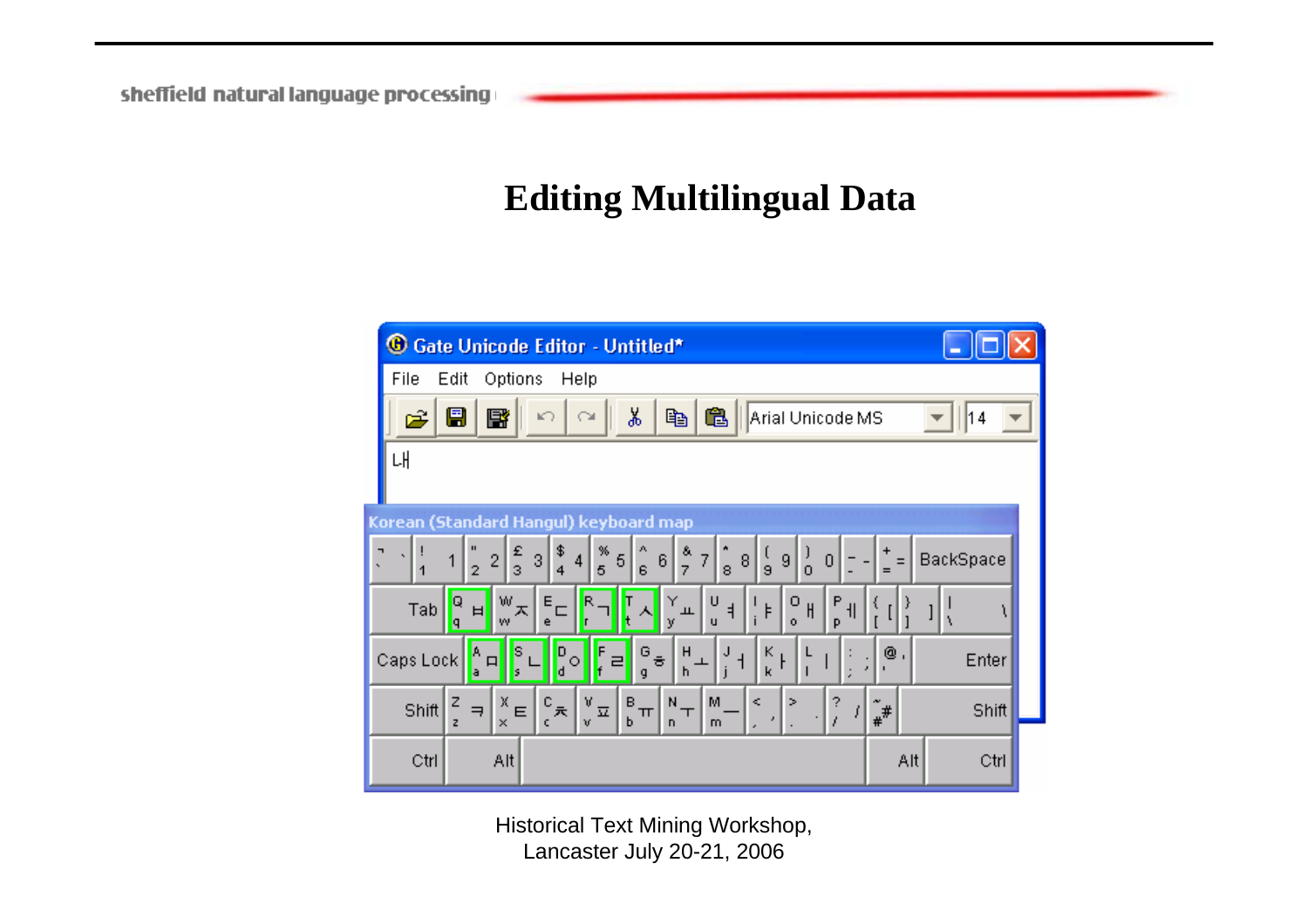### **Displaying Multilingual Data**

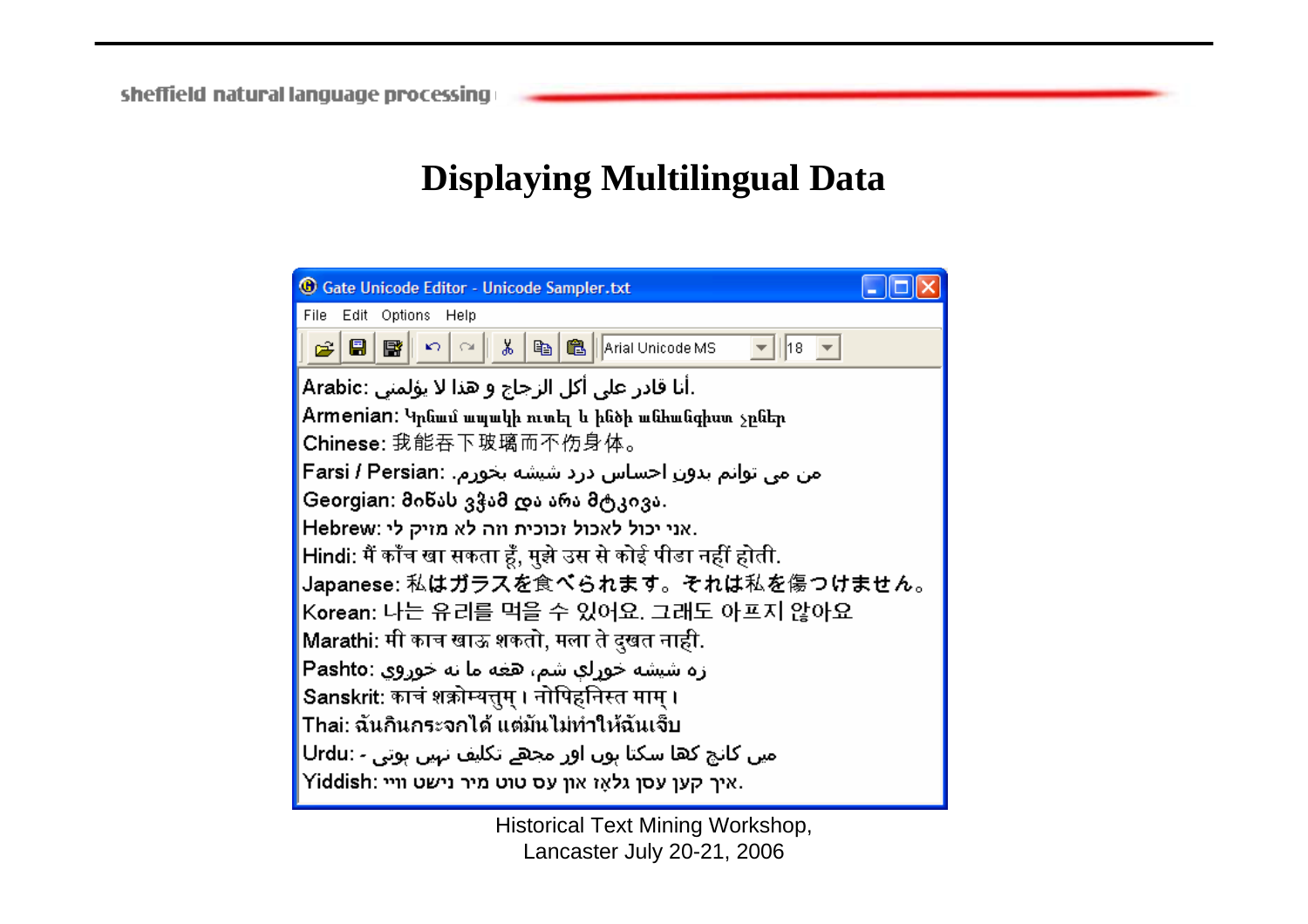#### **GATE modules II: Processing Resources**

- Programs that run over texts and add annotations.
- All PRs can handle Unicode data by default.
- Quite a few freely available with GATE, e.g.
	- •Tokeniser
	- •Sentence splitter
	- •Part of speech tagger
	- •Morphological analyser
	- •Parser
	- •Semantic annotator
- •New programs can be:
	- •created within GATE
	- •Integrated into Gate by means of wrappers
- •Users are constantly providing new modules.
- •The results of running PRs over texts can be exported in XML.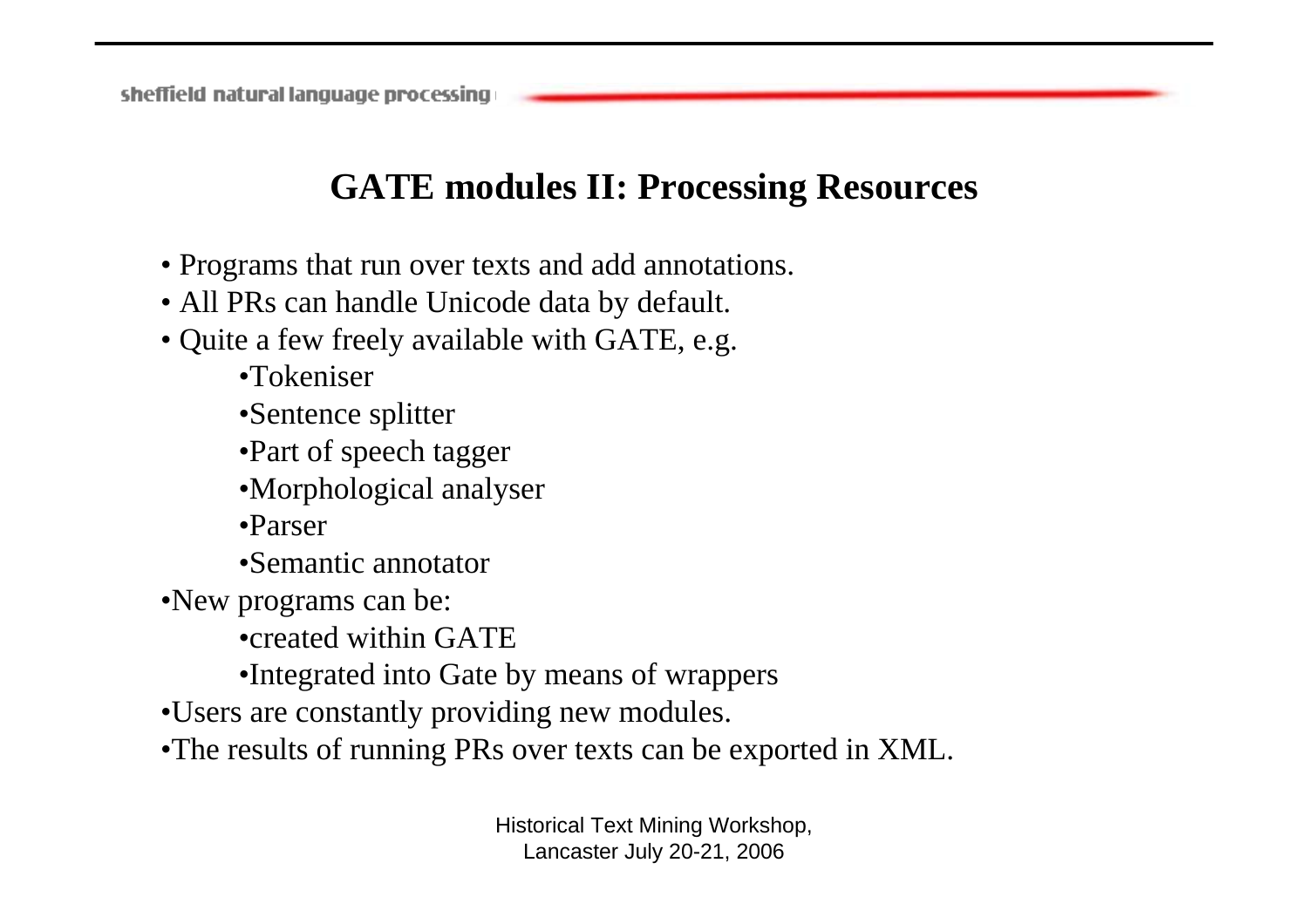• Quick demo?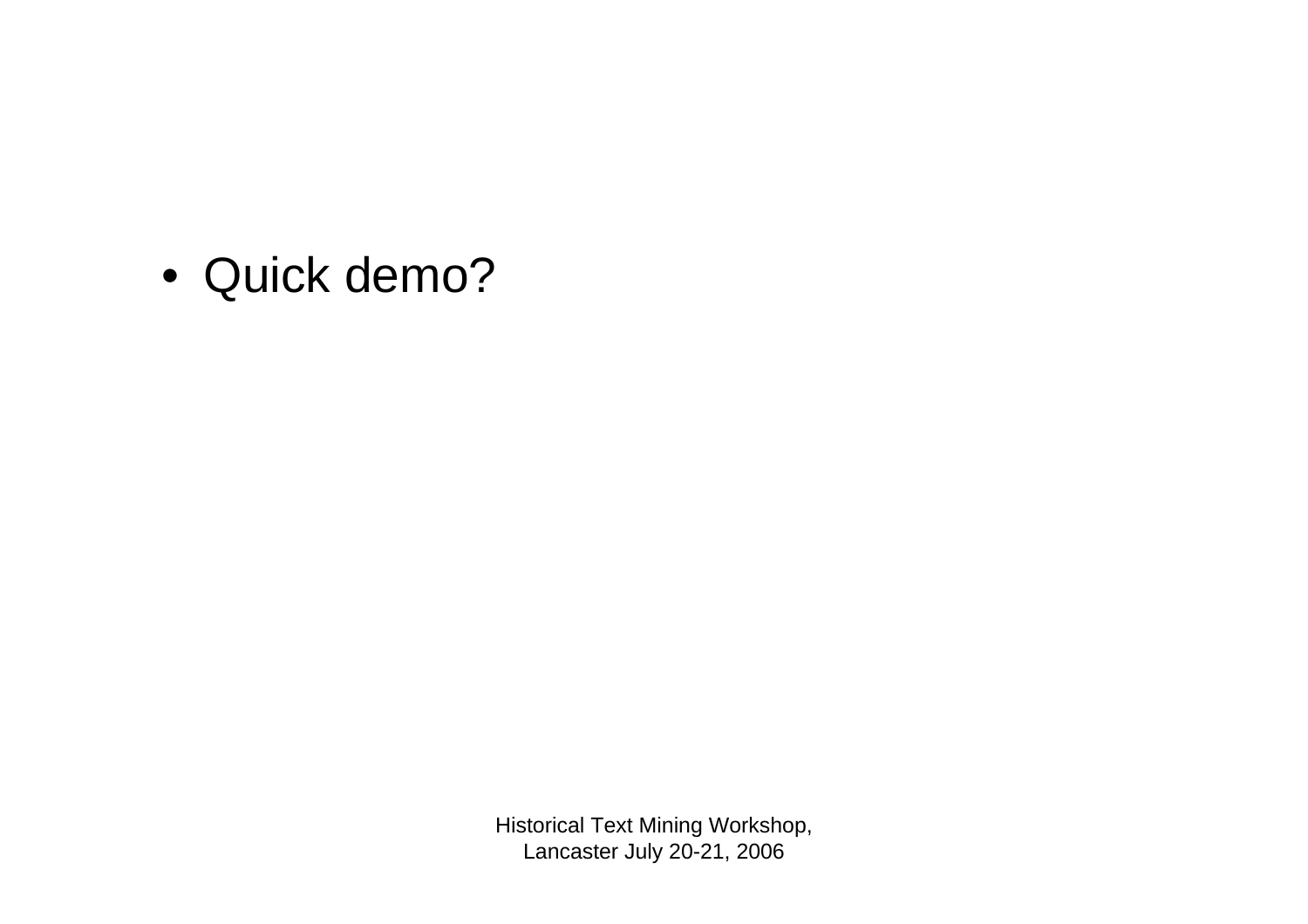# **GATE**

| G Gate 2.1-alpha1 build 856                                                                                                                                                                                                                                                                                                                                                            |                                                                                                                                                                                                                                                                                                                                                                                                                                                                                                                                                                                                                                                                                                                                                                                                                                                                                                                                                                                                                                                                                                                                                                                                                                                                                                                                                                                                                                                                                                                                                                                                                                                                                                                                                                                                                                                               | $ \Box$ $\times$                                                                                                                                                                                                                                                                                                                                                                                                                                                             |
|----------------------------------------------------------------------------------------------------------------------------------------------------------------------------------------------------------------------------------------------------------------------------------------------------------------------------------------------------------------------------------------|---------------------------------------------------------------------------------------------------------------------------------------------------------------------------------------------------------------------------------------------------------------------------------------------------------------------------------------------------------------------------------------------------------------------------------------------------------------------------------------------------------------------------------------------------------------------------------------------------------------------------------------------------------------------------------------------------------------------------------------------------------------------------------------------------------------------------------------------------------------------------------------------------------------------------------------------------------------------------------------------------------------------------------------------------------------------------------------------------------------------------------------------------------------------------------------------------------------------------------------------------------------------------------------------------------------------------------------------------------------------------------------------------------------------------------------------------------------------------------------------------------------------------------------------------------------------------------------------------------------------------------------------------------------------------------------------------------------------------------------------------------------------------------------------------------------------------------------------------------------|------------------------------------------------------------------------------------------------------------------------------------------------------------------------------------------------------------------------------------------------------------------------------------------------------------------------------------------------------------------------------------------------------------------------------------------------------------------------------|
| Options Tools Help<br>File<br>Gate<br>白 68 Applications<br><b>X</b> ANNIE_0001E<br>中国 Language Resources<br><b>匐</b><br>corpus<br>$\mathbf{B}$ newspaper text<br>Processing Resources<br>Ė.<br>ANNIE Coreferencer_(<br>图 ANNIE OrthoMatcher_<br>图 ANNIE NE Transducer<br>图 ANNIE POS Tagger_0<br>图 ANNIE Sentence Splitt<br>ANNIE Gazetteer_000<br>ANNIE English Tokeni<br>Data stores | Messages   1 corpus   ※ ANNIE_0001E   3 newspaper text<br><b>Annotation Sets</b><br>Text<br>Annotations<br>Print<br>Coreference<br>Threats to the resumption of the Northern Ireland peace talks receded today<br>after a British cabinet minister entered the huge Maze prison near <b>Belfast</b> and<br>pressed Protestant guerrillas held there to support continuing the discussions.<br>Northern Ireland Secretary Marjorie Mowlam sat down with members of two<br>outlawed<br>Protestant paramilitary groups and delivered a 14-point statement on why they<br>should reverse a vote they took last weekend to condemn the talks. That vote had<br>thrown the talks' future into question.<br>After she left, the prisoners did what she asked. The political party that<br>speaks for them at the negotiating table, the Ulster Democratic Party, announced<br>it was no longer considering boycotting the talks, which are set to resume<br>Monday. Another party affiliated with imprisoned Protestant guerrillas, the<br>Progressive Unionist Party, said it would decide on Sunday whether to attend.<br>The all-party talks, chaired by former U.S. senator George J. Mitchell<br>(D-Maine), seek a political solution in Northern Ireland between Protestants,<br>most of whom want to remain part of Britain, and Catholics, who want greater<br>political rights, including, for some, political union with the Republic of<br><b>Ireland</b> to the south.<br>Throughout the conflict, the British government has held to the line that it<br>talks to people who renounce violence, not to killers. To many people in<br>Britain, it seemed today that Mowlam was being summoned by men convicted of<br>crimes that include murder and arson.<br>"We are very unhappy about it," said <mark>Glyn Roberts</mark> , development officer for a | 화<br>le 11<br>$\boxdot$ $\boxdot$ Default annotations<br><sup></sup> ⊡ Date<br>FirstPerson<br>JobTitle<br>$\blacktriangledown$<br>Location<br>Lookup<br>$\Box$<br>$\blacktriangledown$<br>Organization<br>☑ Person<br><b>Sentence</b><br><b>SpaceToken</b><br>Split<br><b>Title</b><br>$\cdot \Box$ .<br>Token<br>П.<br>Unknown<br>白… Original markups annotations<br>$-\Box$ DOC<br>$\Box$ DOCNO<br>$\Box$ DOCTYPE<br><b>HEADER</b><br>□.<br><b>TEXT</b><br>$\cdots$ $\Box$ |
|                                                                                                                                                                                                                                                                                                                                                                                        | Northern Ireland peace group called Families Against Intimidation and Terror.<br>Mowlam spoke directly with terrorists, he said, "which many victims felt was<br>grossly insulting."<br>Features Editor<br>Annotations Editor                                                                                                                                                                                                                                                                                                                                                                                                                                                                                                                                                                                                                                                                                                                                                                                                                                                                                                                                                                                                                                                                                                                                                                                                                                                                                                                                                                                                                                                                                                                                                                                                                                 |                                                                                                                                                                                                                                                                                                                                                                                                                                                                              |
| ANNIE_0001E run in 1.156 seconds                                                                                                                                                                                                                                                                                                                                                       |                                                                                                                                                                                                                                                                                                                                                                                                                                                                                                                                                                                                                                                                                                                                                                                                                                                                                                                                                                                                                                                                                                                                                                                                                                                                                                                                                                                                                                                                                                                                                                                                                                                                                                                                                                                                                                                               |                                                                                                                                                                                                                                                                                                                                                                                                                                                                              |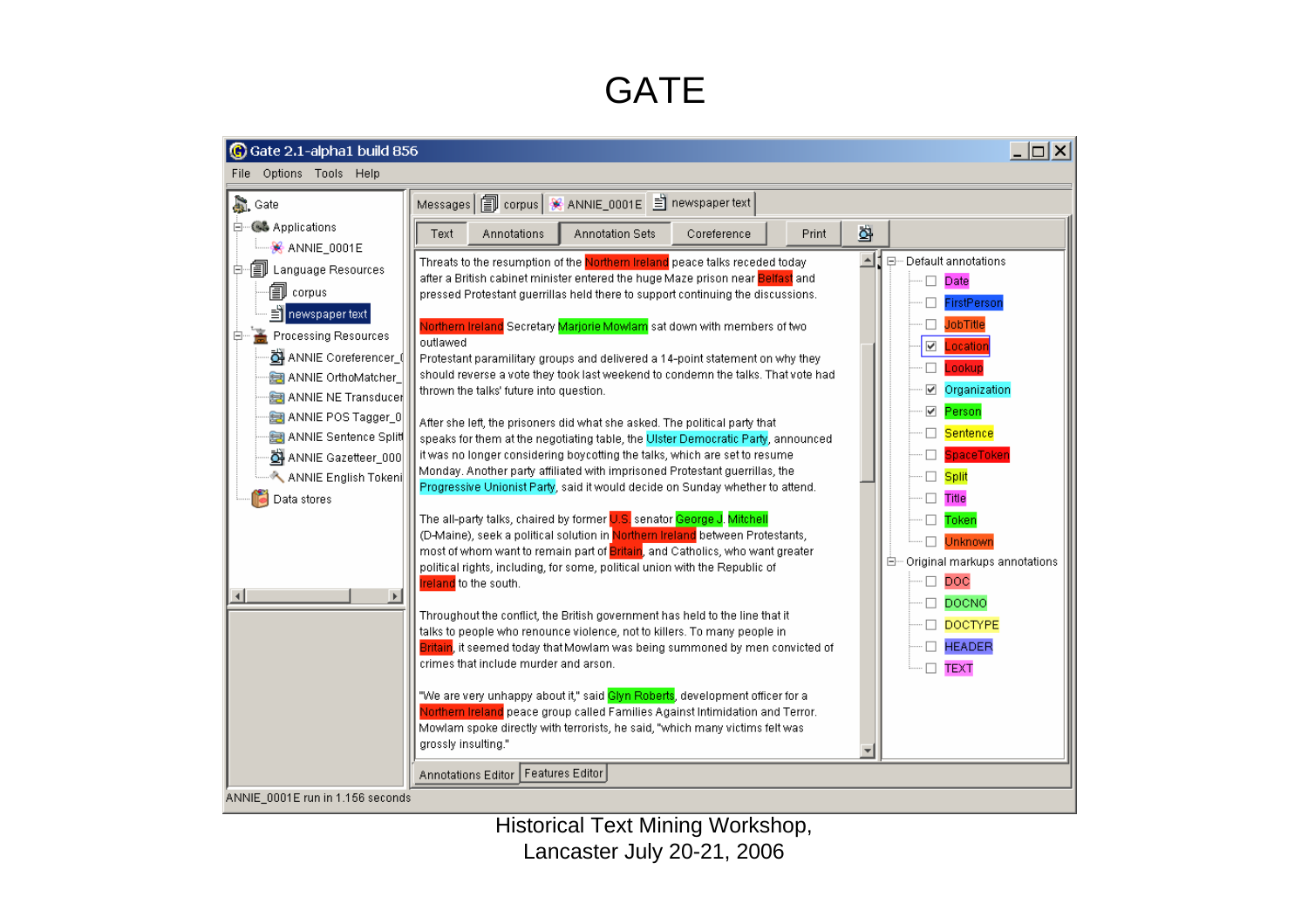# **Viewing data: identifying patterns in corpora**

- •ANNIC – ANNotations In Context
- • Provides a keyword-in-context-like interface for identifying annotation patterns in corpora
- Concordancing possible not only over text elements, but over any type of annotation that has been added to the text
- $\bullet$  {Token.string="Baroness"}{Token.string="Thatcher"}: find all occurrences of the string "Baroness Thatcher"
- $\bullet$  {Token.category="NN"} {Token.category="NN"}: Find all noun-noun combinations
- {Person}: find all Person annotations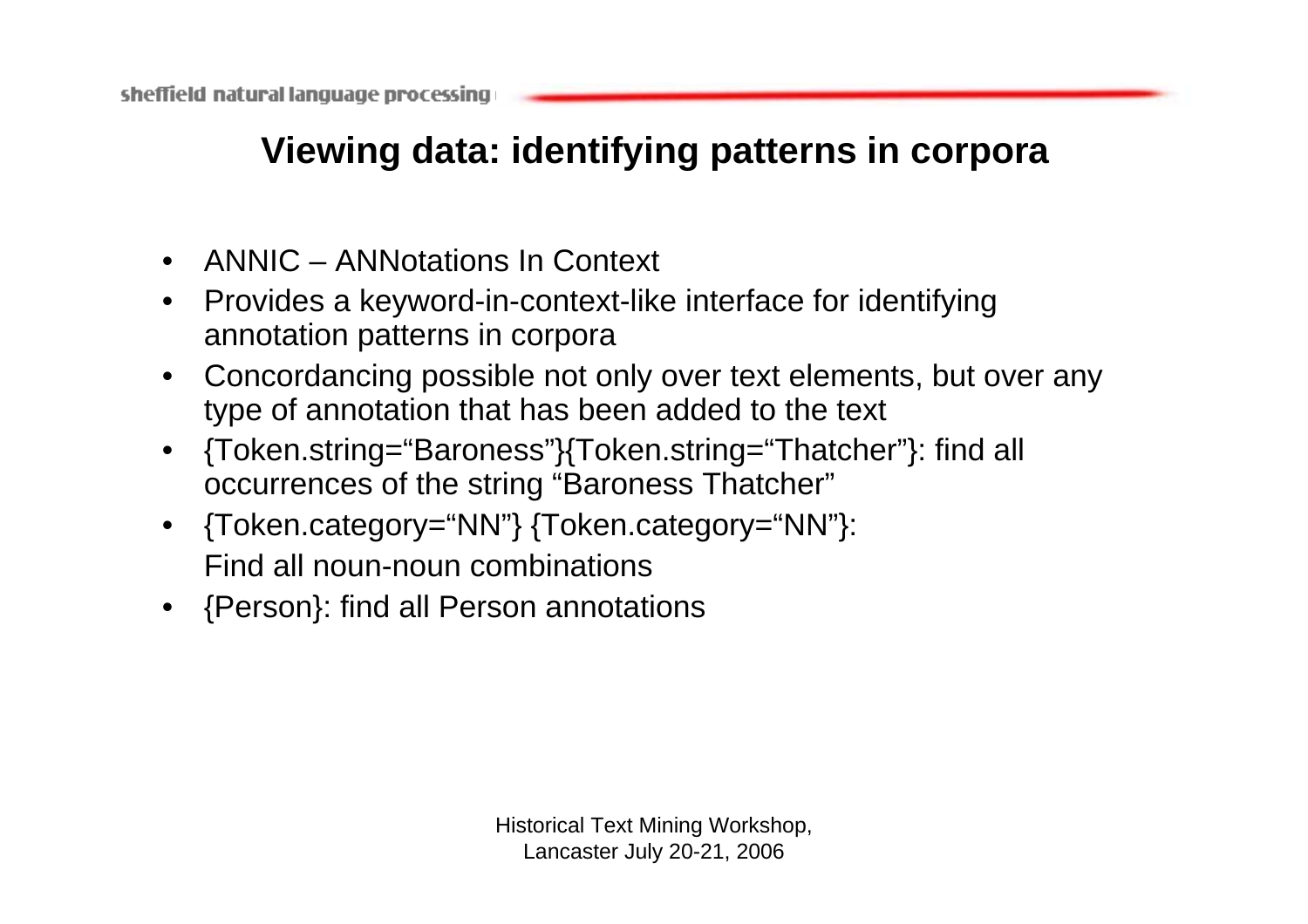#### ANNIC example

| {Mention.class=="Person"}<br>New Query:                                                  | Clear<br>Execute            |                                    |  |
|------------------------------------------------------------------------------------------|-----------------------------|------------------------------------|--|
| Total Found Patterns : 313<br><b>Export Patterns</b><br>⊙ HTML ⊙ All Patterns<br>$O$ XML | ◯ Selected Patterns         |                                    |  |
| Features: All<br>Annotation Types :<br>Token<br>Add Annotation Type<br>×<br>v            |                             |                                    |  |
| Pattern Text:<br>Conservative vice chairman, said Baroness Thatcher had a "very small    |                             |                                    |  |
| NN  NN<br>Token.category<br><b>NNP</b><br>NNP<br>IIM<br>JJ                               | M  .   RB   JJ              | ×                                  |  |
| Mention.class<br>Executive<br>Person                                                     |                             | $\overline{\mathbf{x}}$            |  |
| Woman                                                                                    |                             |                                    |  |
| Token.orth<br>upperInitial<br>llo.<br>lowerc<br>upperl<br>llo.                           | upperl.<br>lo<br>low<br>llo | ×                                  |  |
| Token                                                                                    |                             | $\overline{\mathbf{x}}$            |  |
| Text : Conservative                                                                      |                             |                                    |  |
| Features :                                                                               |                             |                                    |  |
| string=Conservative<br>Document<br>kind=word                                             | Pattern                     | <b>Right Context</b>               |  |
| ft-extremists-07-oct-2001.xml_0009 <mark>length=12</mark>                                | lain Duncan Smith           | on Sunday night signalled his<br>ㅅ |  |
| ft-extremists-07-oct-2001.xml_0003 <mark>category=JJ</mark><br>dership,                  | Mr Duncan Smith             | has turned on the group            |  |
| ft-extremists-07-oct-2001.xml_0003 <mark>orth=upperInitial</mark><br>under Thatcherism.  | Gary Streeter               | a Conservative vice chairman.      |  |
| ft-extremists-07-oct-2001.xml_0003F<br>drawing a line under Thatcherism.                 | Gary Streeter               | a Conservative vice chairman       |  |
| ft-extremists-07-oct-2001.xml_0003F<br>Conservative vice chairman, said                  | <b>Baroness Thatcher</b>    | had a "very small                  |  |
| should break with her as<br>ft-extremists-07-oct-2001.xml_0003F                          | Tony Blair                  | had ditched clause 4 -             |  |
| ft-extremists-07-oct-2001.xml_0003F<br>lcommitment to full-scale socialism.              | Michael Howard              | shadow chancellor, said            |  |
| ft-extremists-07-oct-2001.xml_0003F<br>shadow chancellor, said that                      | Mrs Thatcher                | had "saved this countrywas         |  |
| ft-extremists-07-oct-2001.xml_0003F<br>got to move on".                                  | Mr Streeter                 | also presaged the move against     |  |
| a multiracial, multicultural society.<br> ft-extremists-07-oct-2001.xml_0003F            | Mr Howard                   | told the BBC's On                  |  |
| ft-extremists-07-oct-2001.xml_0003F<br>Club's deputy chairman,                           | Andrew Rosindell            | and Angela Watkinson -             |  |
| ft-extremists-07-oct-2001.xml_0003F<br>Andrew Rosindell, and                             | Angela Watkinson            | - all of who supported             |  |
| all of who supported<br>ft-extremists-07-oct-2001.xml_0003F                              | Mr Duncan Smith             | s leadership bid - have            |  |
| ft-extremists-07-oct-2001.xml_0003F<br>some confusion yesterday morning when Mr Hunter   |                             | said he was "considering           |  |
| ft-extremists-07-oct-2001.xml_0003F<br>were told to quit by                              | David Maclean               | the chief whip.                    |  |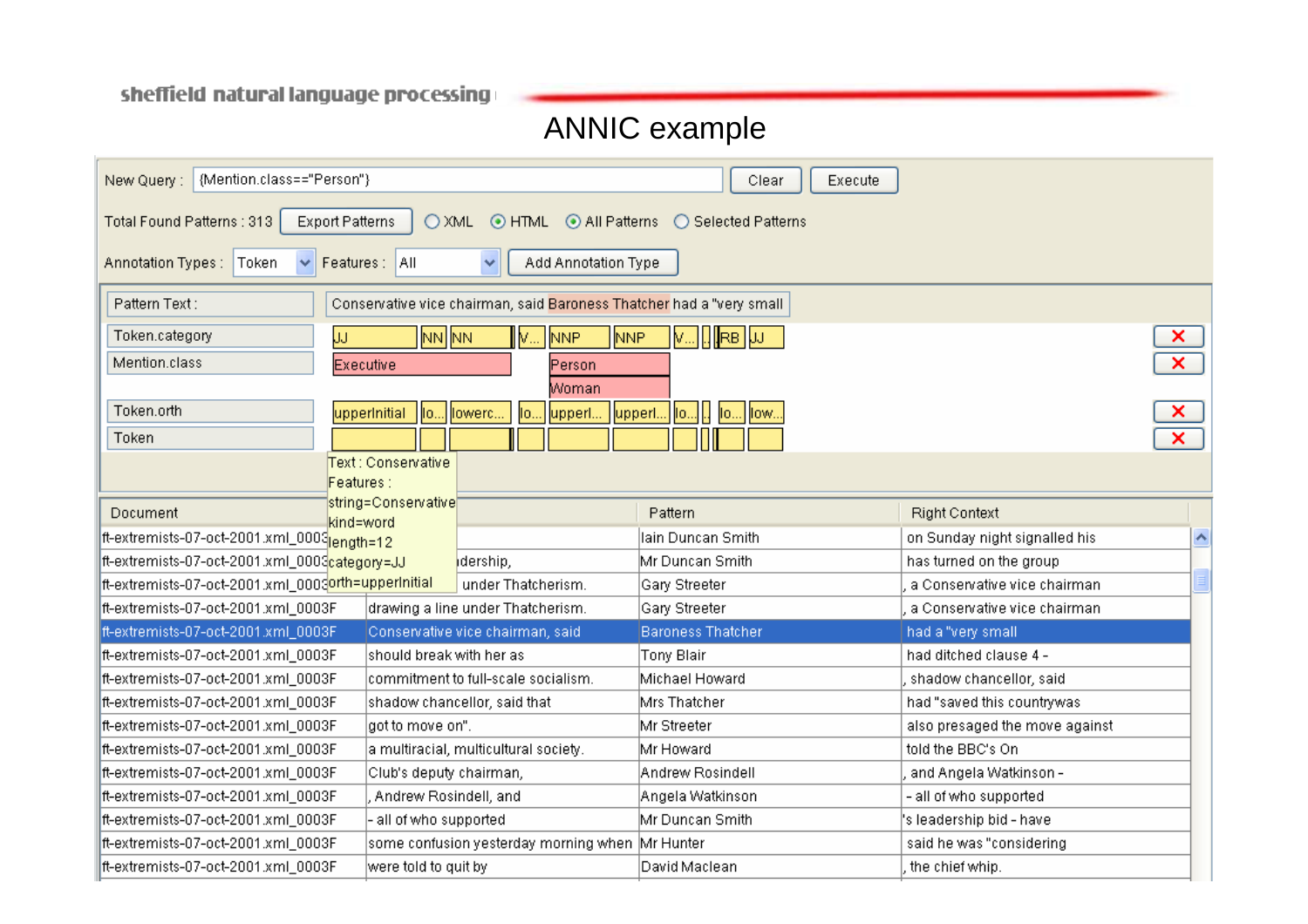# Semantic Annotation: Example

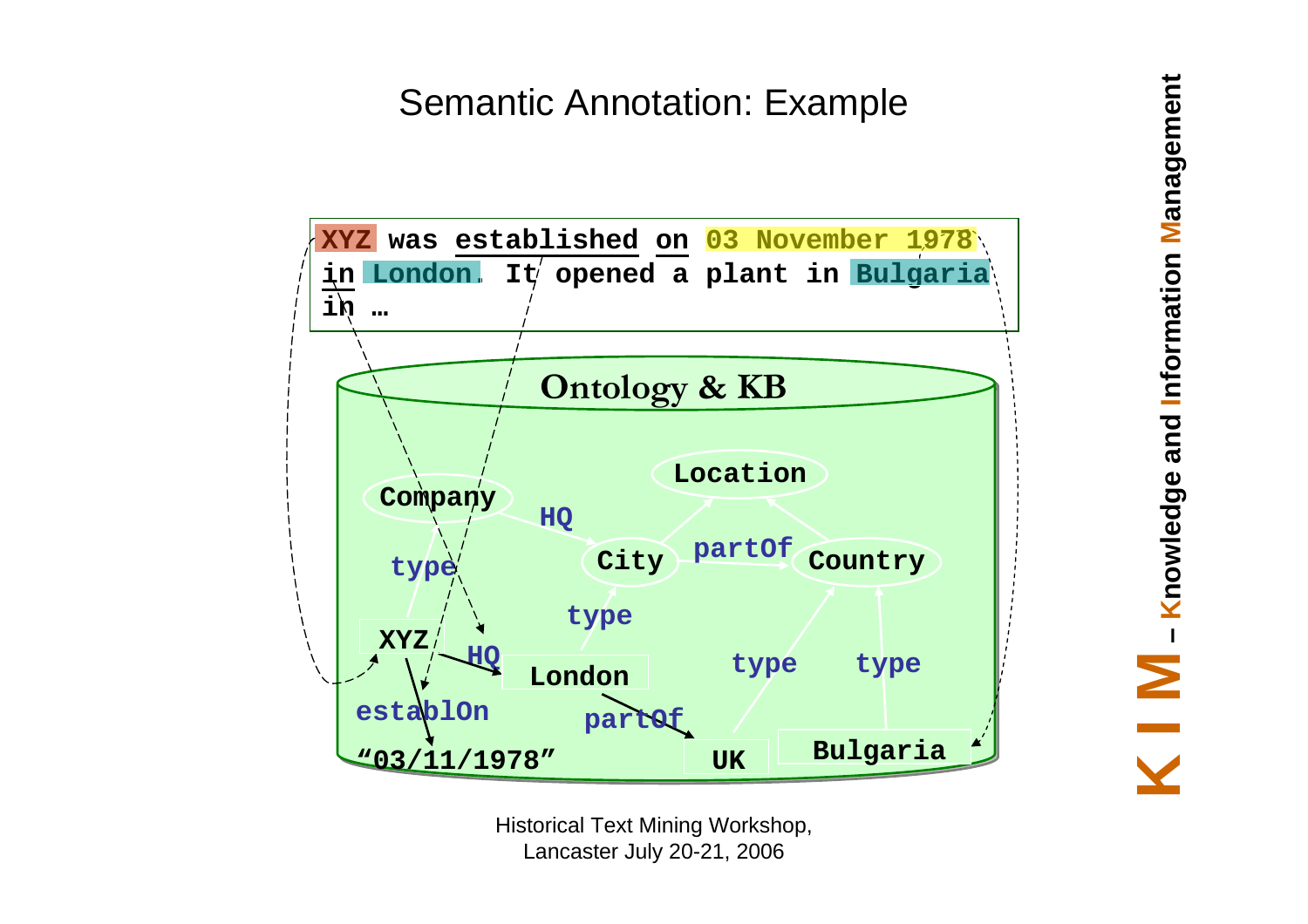### Evaluation metrics and tools

- • Evaluation metrics mathematically define how to measure the system's performance against human-annotated gold standard
- $\bullet$  Scoring program implements the metric and provides performance measures
	- for each document and over the entire corpus
	- for each type of semantic class
	- may also evaluate changes over time
- • A gold standard reference set needs to be provided – this may be time-consuming to produce
- • Visualisation tools show the results graphically and enable easy comparison